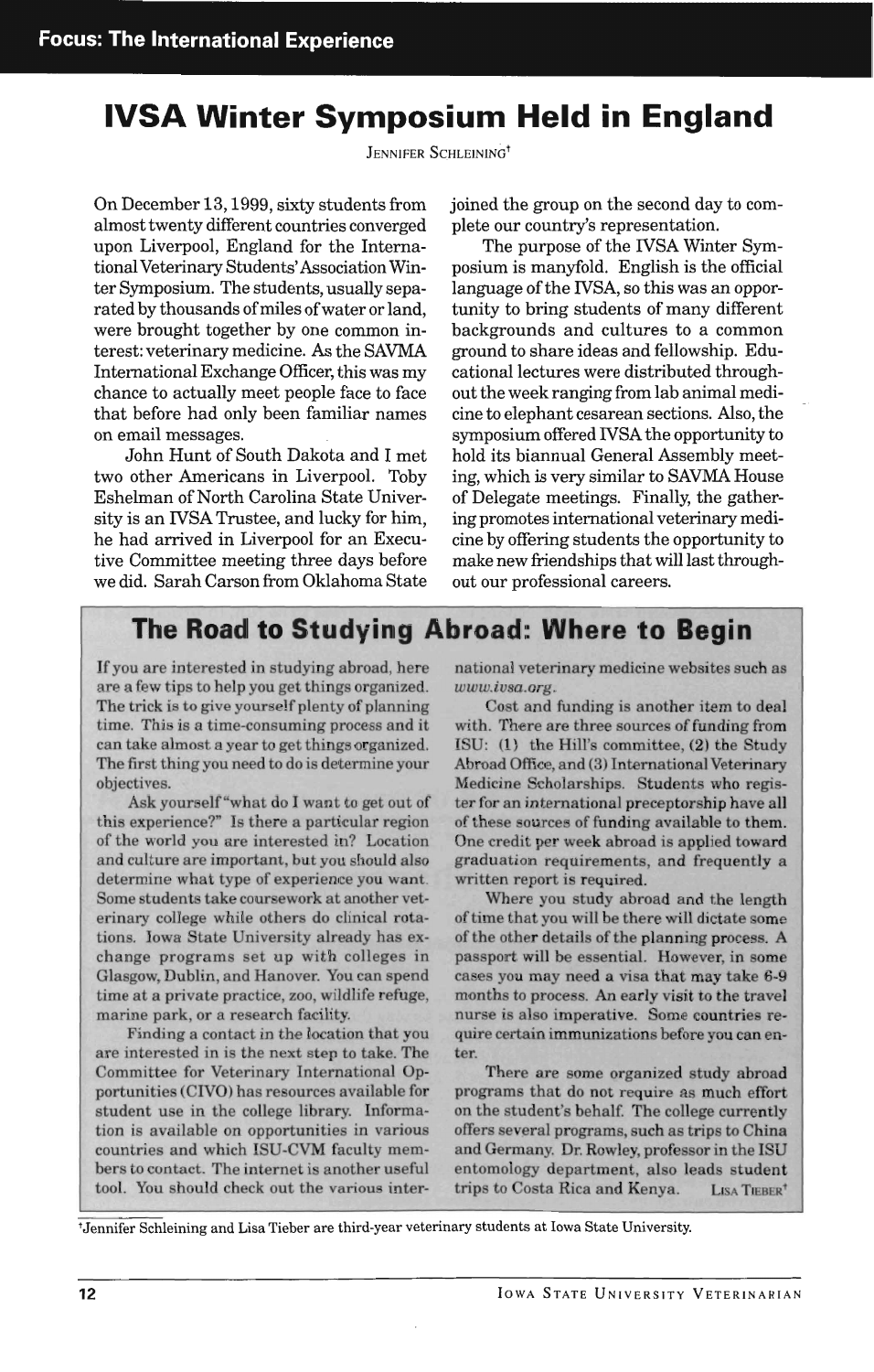

Schleining

The first official day of the Symposium was spent at the Faculty of Veterinary Medicine in Liverpool where Professor D.J. Gaskell, the acting dean of the faculty, welcomed us. English students recognize their peers as "Professor Gaskell" whereby we would address him as "Dr. Gaskell." This was just one of the interesting differences that I noted between America and England.Next on the agenda was a lecture on laboratory animal medicine and surgery techniques. Students at Liverpool are required to take more classes in this area than American students are, and we covered everything from lab mice to rabbits to more popular "pocket pets".

The afternoon was filled with a guest lecture on equine nutrition where we were able to do a "taste buds-on" lab as we sampled the many staples of the European equine. It was interesting to me to see that they use dried peas in many of their equine feeds. Following the lecture, we toured the small animal hospital at the university where we watched a cardiac ultrasound and enjoyed a tea and mincemeat pie break before returning to the youth hostel.

Late that afternoon we left Liverpool for the youth hostel in Edale, a small community set in a valley two and a half hours away. The roads were very snowy and the wind was rather blustery. Not to mention that England's engineers built roads quite different than in my homestate of South Dakota. In South Dakota, roads are straight with ninety-degree angles at each turn so we know exactly which direction in which we are travelling. The English are obviously more adventurous folk since their roads seemed to be just wide enough in most spots for two Yugos to pass one another while meandering through tiny towns and around fields surrounded by stone fences that barely missed the bus when a car passed. There are no shoulders in England.

After four and a half hours on the bus, we finally ended up close to Edale, but the turn onto the bridge leading to the town was too sharp for the bus to make. Instead of trying to find an alternate route to accommodate the bus, we all opted for the Fred Flintstone method of transportation and used our feet. One organizer said the hostel was only a mile away, but we found out the next morning that the walk was actually four and a half miles! But I believe that everything happens for a reason; on our jaunt to the youth hostel, we saw two shooting stars, learned Christmas carols in about four different languages, and tasted Austrian Schnapps for the first time that week. The English sure are hospitable though, and even though we showed up four hours late for supper, the staff at the hostel kept the food hot for us and treated us all to hot chocolate and coffee.

Our two days spent in Edale were very exciting and full of firsts for many of us. We didn't have any lectures - only team building activities, competitive games, and a lot of fun. We were all split up into groups of ten students, making sure that no two students were from the same country. This in my mind, was one of the most effective group activities of the week, and I made many new friendships. My group consisted of students from Austria, Croatia, France, South Africa, Greece, Switzerland, Slovenia, and Bulgaria.

While we were there, we did fun physical team building activities, mind games, and archery. I had my first go at abseiling, which is the same thing as rappelling (I think). We took turns abseiling off a ninetyfoot bridge over a large stream. The first time was a little scary, but by the second time, I was a little more confident and enjoyed it much more. I also had the opportu-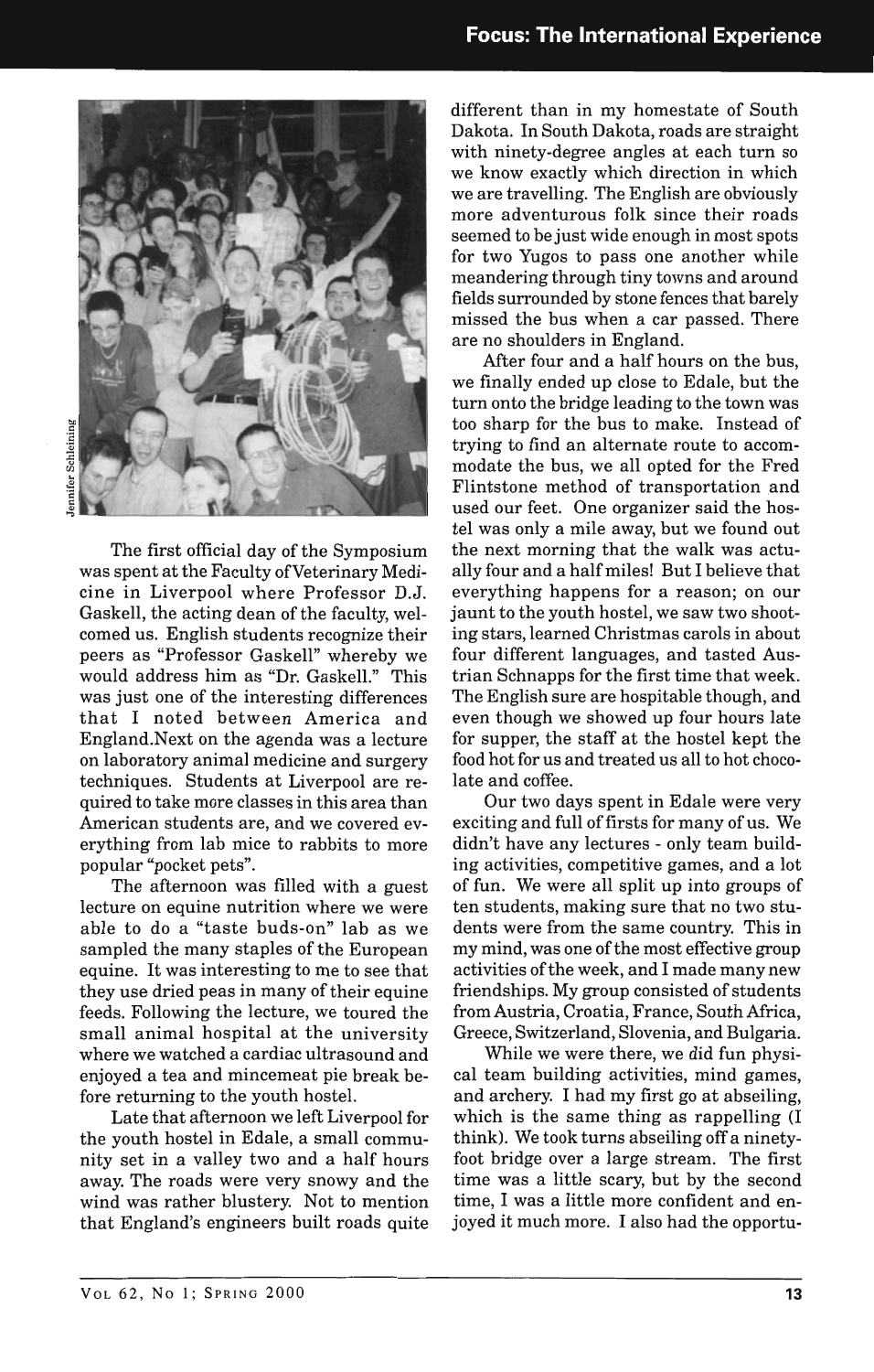

nity to go caving! As a former United States Park Service employee at Jewel Cave National Monument in South Dakota for two years leading cave tours and doing recreational caving, I found this the most exciting activity at Edale. The only big difference between Jewel Cave and the small cave we explored was the amount of water inside. The cave in England had so much water in it, at one point we were mid-thigh high in water and it filled our boots! But the experience is one I will not soon forget even though we returned to the youth hostel looking like we had just been flushed down a toilet.

While in Edale, we held our Development Fund Auction. The money raised at this biannual auction goes to a veterinary school in need of supplies, books, and maintenance. This year our money will be going to a veterinary school in Peru who is in need of many current books, a computer, and diagnostic supplies. The school has a radiology department, but no radiography machine or ultrasound. Their books are severely outdated, and they do not even have a computer in the entire university. We feel very fortunate as a group to be able to help out our fellow colleagues in Peru. For the

Development Fund Auction, each country brings a few items to auction off.

This year was a special treat for many of the students at the IVSA Symposium. One of the fab four from America, John, happens to be a professional auctioneer. Many students had never heard a real auctioneer before and the amazing selling prices of the items showed the enthusiasm of the group. When the silent and live auction were over. nearly eight hundred English Pounds were raised for Peru, the equivalent of about \$1200 US Dollars!

Upon returning to Liverpool from Edale, we were hosted by the zoological gardens in · Chester. There, we watched videos of zoo medicine in action. The zoo veterinarian commentated as we watched elephant abscesses being lanced, giraffes being anesthetized, and feet being trimmed. One of the most amazing clips, though, was that of only the fourth ever attempted elephant cesarean section. Unfortunately, the attempt was not successful and the elephant died three days after surgery. Equine surgeons from the United States were brought in to do the procedure and to date, there has never been a successful C-section done on an elephant anywhere in the world.

We also had the chance to handle some of the smaller reptiles at the zoo including two snakes, a chameleon, and an iguana. But when keepers brought out the tarantula, I headed for the opposite side of the room, since I am arachnophobic! After an Austrian tried to kiss the spider, though, she got mad, and the keepers had to put her away. The Austrians always seemed to be walking a thin line with a grin! The afternoon brought "behind the scenes" guided tours of the zoo and once again we broke up into groups for the occasion. The tours were fantastic, and I can see why zoo medicine is so demanding and rewarding.

We spent the night at the Farm Animal Hospital in Leahurst where we danced the night away dressed in Christmas costumes. The theme for the evening's party was "A Christmas Ball," and the sparkly, fun attire of students fit the night perfectly. But this party was no match for the following night's Cultural Evening. After a day filled with lectures and tours of the farm animal hospital, students went to work preparing food